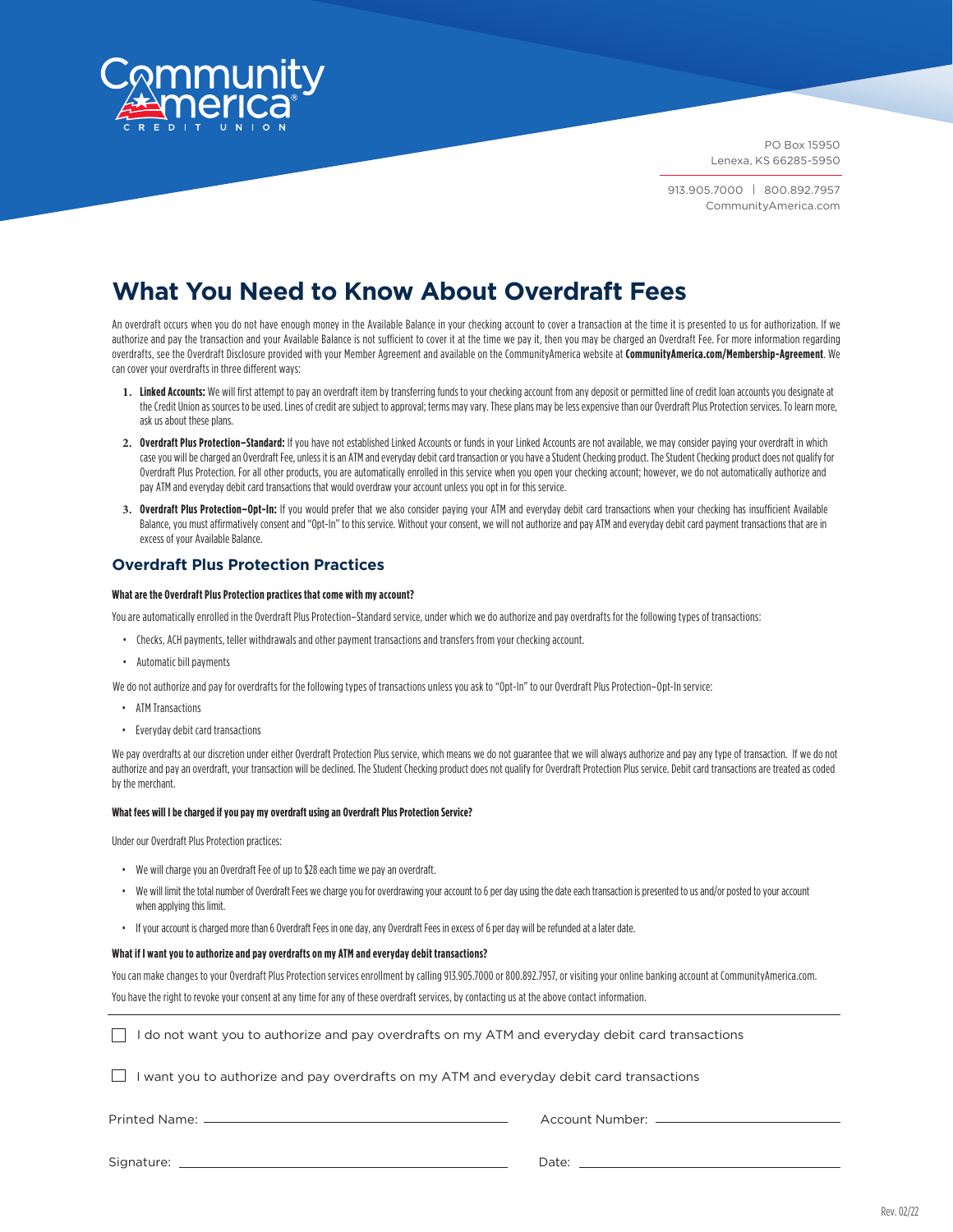

913.905.7000 | 800.892.7957 CommunityAmerica.com

# **Overdraft Disclosures**

The following is important information regarding your account balance, how transactions are posted to your account, and when an Overdraft or Return Item fee will be charged. You should read these disclosures carefully. If you have questions, please see a branch representative or call us at 800.892.7957.

This Disclosure describes the circumstances when we (the "Credit Union") may pay Overdrafts in your checking account and charge you an Overdraft Fee, or when we will reject a transaction and charge you a Return Item Fee. An "overdraft" occurs when there is not enough money in the available balance in your account to cover a transaction at the time it is presented to us for authorization. If we pay the transaction and your Available Balance is not sufficient to cover it at the time it is posted to your account, then you will be charged an Overdraft Fee as set forth in our Fee Schedule. If we reject the transaction and it is a check or ACH payment, then you will be charged a Return Item fee as set forth in our Fee Schedule. If we reject a debit card transaction or an attempted ATM withdrawal, then you will not be charged a fee but the attempted payment to a merchant or withdrawal will be declined. Depending upon the transaction type, Overdraft Fees may be labeled on periodic account statements or in online and mobile banking as a "Paid NSF Fee," "Paid NSF POS Fee," "NSF Fee," "Retry PYMT," "UCF Fee" or "Unspecified Transfer."

The Credit Union offers three forms of overdraft p rotection: Linked Accounts, Overdraft Plus Protection – Standard, and Overdraft Plus Protection – Opt-In. Each of these services has an associated fee and may have restrictions or other limitations. We will limit the total number of Overdraft Fees we charge you for overdrawing your account to 6 per day using the date each transaction is presented to us and/or posted to your account for purposes of this daily limit. If your account is charged more than 6 Overdraft Fees in one day, any Overdraft Fees in excess of 6 per day will be refunded at a later date. Each of these options is described below.

- **1. Linked Accounts Overdraft Transfer Protection:** Should an overdraft occur, we will first attempt to pay the item by transferring funds to your checking account from any deposit or line of credit loan accounts you designate at the Credit Union as sources to be used should your checking account fail to have sufficient available balance to cover transactions on your account. Lines of credit are subject to credit approval and terms may vary. The Linked Accounts costs are often less expensive than the Overdraft Plus Protection as funds transferred from another account could help you avoid incurring Overdraft Fees or Return Item Fees. You will be charged a \$5 transfer fee for transfers from a linked savings account. There is no fee for transfers from a line of credit, but you will be charged interest in accordance with the line of credit agreement.
- **2. Overdraft Plus Protection Standard (transactions other than ATM and everyday debit card transactions):** If Overdraft Transfer Protection is not available, then the Credit Union may consider paying your overdraft (other than for ATM withdrawals and everyday debit card payment transactions). Provided you qualify, you will be automatically enrolled in Overdraft Plus Protection – Standard at account opening. If you are enrolled in this service and there are not sufficient funds in your available balance to cover a transaction at the time it is posted to your account, then the Credit Union may pay the transaction on your behalf and you will be charged an Overdraft Fee as described in the Credit Union's Fee Schedule. This service is discretionary and we may choose not to pay specific transactions or limit the number of transactions paid on your behalf. To qualify for Overdraft Plus Protection, your account must be in good standing, and not all checking accounts are eligible. For purposes of overdraft protection, you are in good standing if the following conditions are met: (1) you are current on all loans and obligations; (2) you have no past charge-offs that have not been fully recovered; (3) there are no tax levies, garnishments, or other legal action against your account (4) your account has been with us for at least 30 days; and (5) you demonstrate responsible account management by bringing your account positive at least once every 19 days. You may cancel this service at any time by contacting the Credit Union.

**3. Overdraft Plus Protection–Opt-In (for ATM & everyday debit card transactions):**  If you would prefer to have the Credit Union consider paying ATM and everyday debit card transactions when your checking account has insufficient available balance, then you must affirmatively consent and "Opt-In" to this service. **Without your consent, we will not authorize and pay ATM and everyday debit card transactions when you have insufficient available balance**.

If you would like to update your preferences to opt-in or opt-out of any overdraft service, please call us at 800.892.7957 or contact us through Online Banking at CommunityAmerica.com. You have the right to revoke your consent at any time.

## **Your Checking Account Balance**

Your checking account has two kinds of balances: the "current" balance and the "available" balance. Both balances can be checked when you review your account online, on your mobile banking app, at most ATMs, by phone, or at a branch. It is important to understand how the two balances work so that you know how much money is in your account at any given time. This section explains current and available balances and how they work.

Your **current** balance is the amount of money that is actually in your account at any given time. It reflects transactions that have "posted" to your account, but not transactions that have been authorized and are pending. While the term "current" may sound as though the number you see is an up-to-date display of what is in your account that you can spend, that is not always the case. Any purchases, holds, fees, other charges, or deposits made on your account that have not yet posted will not appear in your current balance. For example, if you have a \$50 current balance, but you just wrote a check for \$40, then your current balance is \$50, which does not reflect the pending check transaction. So, at that point you currently have \$50, but you have already spent \$40 of the \$50.

Your **available** balance is the amount of money in your account that is available to you to use without incurring an Overdraft Fee. The available balance takes into account things like holds placed on deposits and pending transactions (such as pending debit card purchases) that the Credit Union has authorized but that have not yet posted to your account. For example, assume you have a current balance of \$50 and an available balance of \$50. If you were to use your debit card at a merchant, then that merchant could ask the Credit Union for a pre-authorization. For example, if the merchant asks us to pre-authorize \$20, then there is a "hold" deducted from your available balance for \$20. Your current balance would still be \$50 because this transaction has not yet posted, but your available balance would be \$30. Note that a merchant might request an amount be authorized that is different than the your initial or final transaction amount, for example, a restaurant might request a higher amount than your initial bill to include an anticipated tip, but when the restaurant submits its bill to us for payment (which could occur days later), we will release the authorization hold, and then we will post the transaction to your account for the final amount, reducing your current and available balances by that final amount. In this case, if your final bill including tip was \$35, your current and available balances would be \$15.

**The Credit Union uses the available balance to determine when your account is overdrawn.** The following example illustrates how this would work if you were enrolled in both Overdraft Plus Protection programs:

Again, assume your current and available balances are both \$50, and you swipe your debit card at a restaurant for \$20. A hold is placed on your account for \$25, in anticipation of a \$5 tip, so your available balance is only \$25. Your current balance is still \$50. Before the restaurant charge is sent to us for processing, a check that you wrote for \$40 clears. Because you have only \$25 available, your account will be overdrawn by \$15, even though your current balance is \$50 before the \$40 check posts. In this case, we may pay the \$40 check, but you will be charged an Overdraft Fee. That fee will be deducted from your account, further reducing both the current and available balances. If you do not make a deposit to your account to cover the overdraft and your pending restaurant transaction,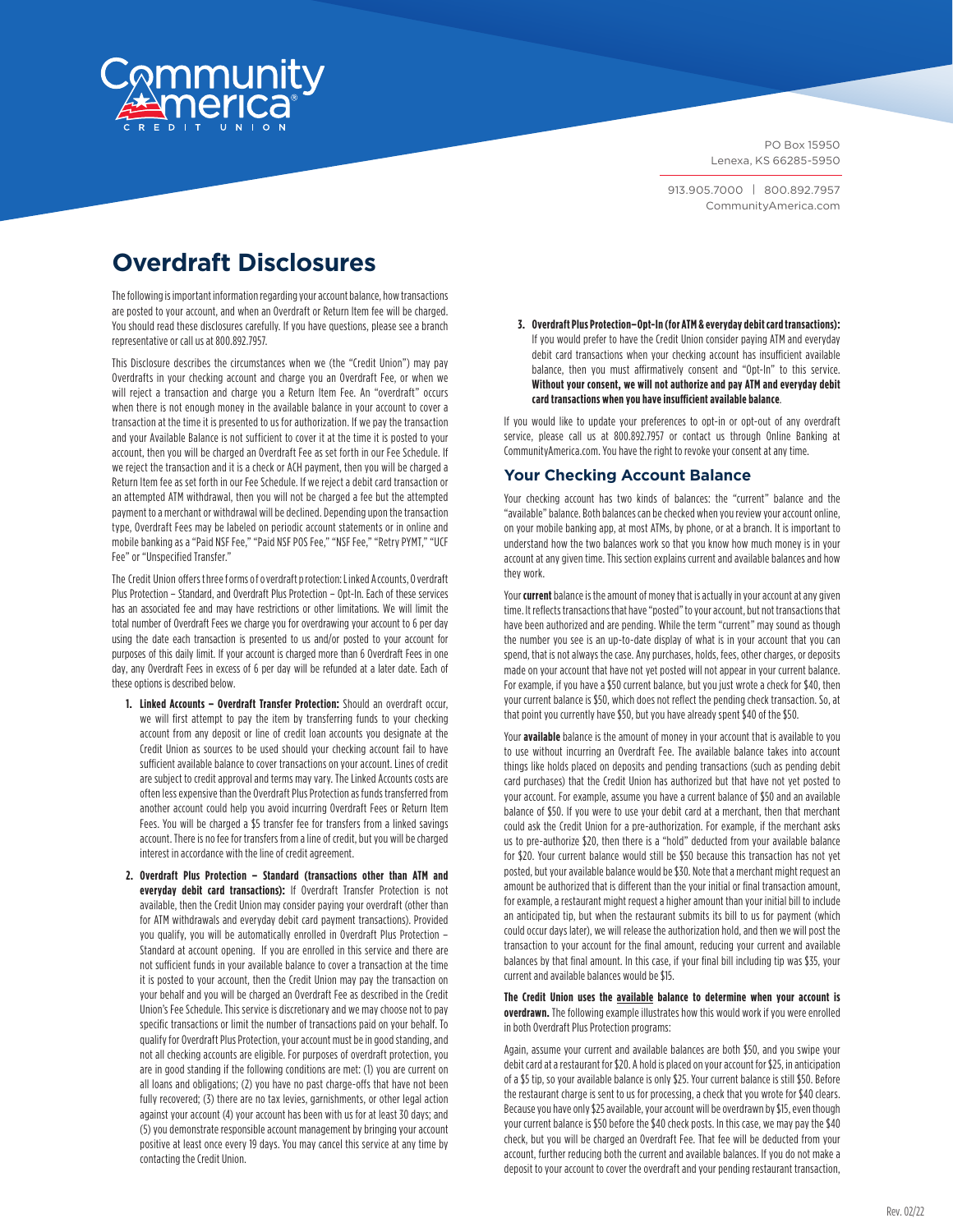

913.905.7000 | 800.892.7957 CommunityAmerica.com

you could be subject to an additional Overdraft Fee when the final transaction amount posts to your account. It is very important to understand that you may still overdraw your account even though the available balance appears to show there are sufficient funds to cover a transaction that you want to make. This is because your available balance may not reflect all your outstanding checks and automatic bill payments that you have authorized, or other outstanding transactions that have not been paid from your account. In the example above, the outstanding check will not be reflected in your available balance until it is presented to us for payment from your account.

In addition, your available balance may not reflect all of your debit card transactions. For example, if a merchant obtains our prior authorization but does not submit a onetime debit card transaction for payment within 72 hours of authorization (or for up to thirty (30) business days for certain types of debit card transactions), we must release the authorization hold on the transaction. The available balance will not reflect this transaction once the hold has been released until the transaction has been received by us and paid from your account.

## **How Transactions are Posted to Your Account**

There are two types of transactions in your account: credits or deposits of money into your account, and debits or payments out of your account. It is important to understand how each is applied to your account so that you know how much money you have and how much is available to you at any given time. This section explains generally how and when we post transactions to your account. When we receive a batch of transactions (such as a batch of ACH entries) that includes both credits and debits, we post the credits in that batch before we post the debits in that batch. When we receive individual (non-batched) transactions, we post them in order we receive them, without regard to whether they are credits or debits.

**Credits.** Most deposits are added to your account when we receive them. For some checks you deposit, not all the funds will be made available at the time of deposit. Thus, your available balance may not reflect the most recent deposits to your account. For further details on the availability for withdrawal of your deposits, see the Funds Availability Policy.

**Debits.** There are several types of debit transactions. Each type of debit transaction is described generally below. Keep in mind that there are many ways transactions are presented for payment by merchants, and the Credit Union is not necessarily in control of when transactions are received.

- **• Checks.** When you write a check, we receive data files of checks from our processor each day. The checks drawn on your account are compiled from these data files and paid each weekday excluding Federal Reserve holidays, usually in the evening. Check payments are grouped together and posted in the order in which they are received.
- **• ACH Payments.** We receive data files Monday Friday from the Federal Reserve with Automated Clearing House or ACH transactions. These include, for example, automatic bill payments you have authorized. ACH transactions are grouped together and posted in the order in which they are received.
- **• PIN-Based Debit Card Transactions.** These are transactions where you use your debit card and you enter your PIN at the time of the sale. PIN-Based transactions are usually deducted from your account immediately at the time of the transaction. However, some PIN-Based transactions are not presented for payment immediately; timing may be dependent upon the merchant.
- **• Signature-Based Debit Card Transactions.** These are transactions where you make a purchase with your debit card, and you sign for the purchase or provide the code (CVV) on the back of your card instead of entering your PIN. As described above, in these situations, the merchant may seek prior authorization for the transaction. When that happens, we generally place a temporary hold against the available funds in your account for the amount that the merchant requests be pre-authorized. We refer to this temporary hold as an "authorization hold"

or "pending transaction," and the amount of the authorization hold will be temporarily subtracted from your available balance. Authorizations are deducted from your available balance, not your current balance, as they are received by us throughout each day. At some point after you sign for the transaction, it is processed by the merchant and submitted to us for payment. This can happen hours or sometimes days after you signed for it, depending on the merchant and its processing company. These payment requests are received in real time throughout the day and are posted to your account as they are received. Please note: The amount of an authorization hold may differ from the actual payment because the final transaction a mount may not yet be known to the merchant when the authorization request is submitted. For example, if you use your card at a restaurant, a hold may be placed in the amount of the bill presented to you, but when the transaction posts it will include any tip that you may have added to the bill. This may also be the case where you swipe your debit card at gas stations and hotels and other retail establishments. Sometimes these merchants may request we authorize a hold for less than or in excess of the final charge; for instance, if you provide your debit card when you check into a hotel to pay for any incidentals, the hotel may request an authorization for several hundred dollars in anticipation of expenses you may incur during your stay. When you check out of the hotel, that hold may be removed or posted for the exact amount of your expenses. However, until that happens, the amount of the authorization requested by the hotel may be unavailable for use in your account to pay other items such as checks and other debit card transactions. We cannot control how much a merchant asks us to authorize, or when a merchant submits a transaction for payment. Debit card transactions are treated as coded by the merchant. Also, authorization holds for debit card transactions placed on sufficient available funds do not guarantee that an Overdraft Fee will not occur.

**Nightly Processing.** Our systems process transactions on a nightly schedule, however this schedule may be delayed by the number of transactions required to be processed, required system maintenance or periodic, special processing (e.g. end of year processing) that may extend processing times. As a result, both debits and credits to your accounts may post at different times on different days. If we receive a debit or credit to your account after we begin our nightly processing, that debit or credit will be held in suspense and will be processed after we have completed our nightly processing. The effective date of that debit or credit will be the day we receive it, but it will be posted to your account on the following day. We use the date a debit or credit is posted to your account when applying daily limits on the number of Overdraft Fees that may be assessed to your account.

Transactions may be presented for payment from your account multiple times. Each presentment may be charged a separate Overdraft Fee if your account has an insufficient available balance to cover the transaction; we do not have control over how many times a transaction is presented to your account. This is a general description of how certain types of transactions are posted. These practices may change, and we reserve the right to pay items in any order we choose as permitted by law.

## **Additional Terms**

The Overdraft Plus Protection (both the Standard and Opt-In) services are not credit products and require no credit application. We may automatically consider paying checks and automatic bill payments on your checking account under the Standard service, and you will be charged a fee if the transaction is paid or unpaid; however, we will only consider paying ATM and everyday debit card transactions to your checking account if you have consented to the Opt-In service on a qualifying checking account.

We are not obligated to pay any overdraft, even if you enroll in the Overdraft Plus Protection Opt-In service. We will decide to pay overdrafts on a case-by-case basis, in our sole and absolute discretion. A daily evaluation of your account will be performed to